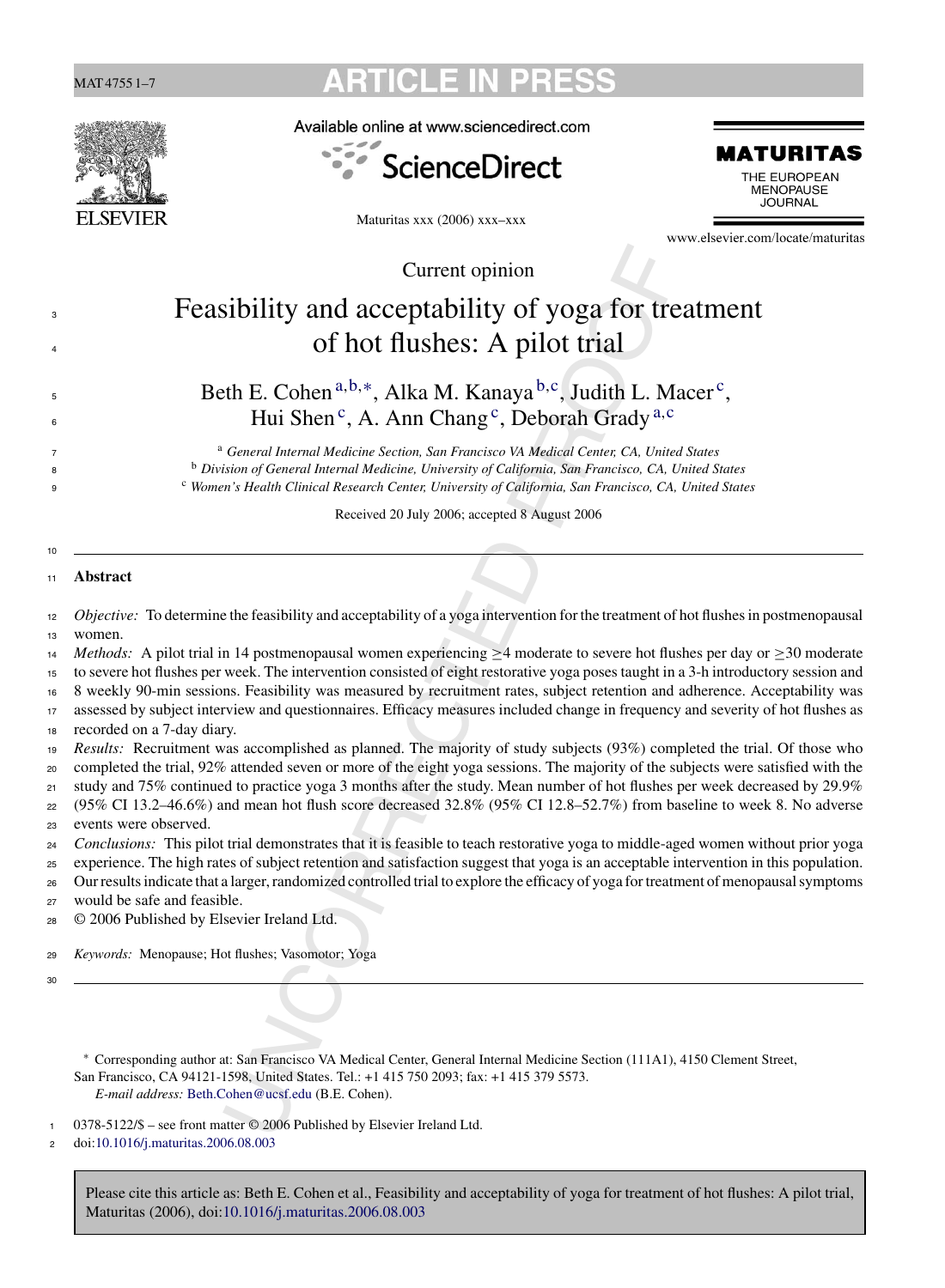# **ARTICLE IN PRESS**

#### <sup>31</sup> **1. Introduction**

 Today, there are over 36 million American women between the ages of 45 and 65 [\[1\]. A](#page-5-0)s they pass through menopause, approximately two-thirds will experience hot flushes [\[2\].](#page-5-0) Though hormone therapy is a very effective treatment for hot flushes, clinical trials have raised concerns about its safety [3–6]. Several other treatments for hot flushes have been proven effec- tive in clinical trials, including progestins, clonidine, gabapentin and selective serotonin reuptake inhibitors. However, most are only modestly effective and all are associated with side effects [7]. In search of alterna- tives to traditional pharmacologic therapies, women have tried a variety of herbal preparations and nutri- tional supplements, including soy, black cohosh, dong quai, Vitamin E and red clover. However, systematic reviews of randomized controlled trials of botanical supplements found most were ineffective for relief of vasomotor symptoms [8–10].

matery two-turns with experience<br>with the presence thereshog in the steel of the the second to the steely is a very<br>of this have years of the dusks per veek. Women the flushes have been proven effect-<br>flushes chanced this The mechanism of hot flushes is not fully under- stood, but there is significant evidence that increased sympathetic nervous system activity plays an impor- tant role [\[11–13\].](#page-5-0) Yoga is an ancient healing tech- nique that involves controlled breathing, postures and meditation. Physiologic studies have shown that yoga increases heart rate variability and decreases oxygen consumption, heart rate and blood pressure, all indica- tive of decreased sympathetic nervous system activ- ity [\[14–16\].](#page-5-0) Small trials using relaxation techniques related to yoga, such as meditation and controlled breathing, have found significant improvements in hot flushes [\[17,18\].](#page-6-0) However, it is not clear whether yoga will have similar efficacy, which yoga postures should be used and whether an intervention can be easily taught to postmenopausal women without prior yoga experience. Given these preliminary data and ques- tions, we convened a panel of expert yoga teachers to develop an intervention designed to relieve hot flushes and conducted a pilot trial of an 8-week restorative yoga intervention to evaluate the feasibility, acceptabil- ity and preliminary efficacy of yoga as a treatment for hot flushes and other menopausal symptoms.

#### <sup>73</sup> **2. Materials and methods**

<sup>74</sup> This uncontrolled pilot study enrolled 14 post-<sup>75</sup> menopausal women who participated in an 8-week yoga intervention. The study was conducted at the Uni- <sup>76</sup> versity of California, San Francisco.

## 2.1. Subjects <sup>78</sup>

Subjects were postmenopausal women aged 40–65  $\frac{1}{79}$ years old who experienced  $>4$  moderate to severe  $80$ hot flushes per day or  $>30$  moderate to severe hot  $_{81}$ flushes per week. Women who used selective estrogen as receptor modulators or aromatase inhibitors within 83 3 months of study enrollment were excluded from <sup>84</sup> the study. Women were also ineligible if they used  $85$ pharmacologic, complimentary or alternative medical 86 treatments for menopausal symptoms within 4 weeks  $87$ of enrollment. Potential subjects were not excluded 88 based on level of physical activity or fitness. We aimed as to enroll  $12-15$  subjects in 12 weeks. Subjects were  $90$ recruited using advertisements in local newspapers, 91 primary care clinics and gynecology clinics. We 92 also contacted women who had previously inquired 93 about studies of hot flush therapies and had given permission to be contacted for new studies. Two 95 research assistants conducted the telephone screening 96 and one research nurse conducted the screening 97 visits.

#### *2.2. Study protocol* <sup>99</sup>

#### 2.2.1. Design 100

After initial telephone screening, women attended 101 a screening visit to confirm eligibility. Those who 102 were eligible and wished to participate had an enroll- 103 ment visit where they provided a medical and med- <sup>104</sup> ication history, completed baseline questionnaires on 105 menopausal symptoms and were given instructions on 106 completion of a 7-day hot flush diary. Women recorded 107 the time and severity of each hot flush in the diary. <sup>108</sup> Severity was graded as mild, moderate or severe on a 109 scale of  $1-3$  [19]. The questionnaires were repeated at  $110$ week 8 of the yoga intervention. The hot flush diary 111 was repeated at week 4 and week 8. Subjects completed a follow-up questionnaire 3 months after the 113 final yoga session to assess whether they continued 114 to practice yoga. The study protocol was approved  $115$ by the Institutional Review Board at the University 116 of California, San Francisco. All subjects provided 117 written informed consent prior to enrollment in the 118 study.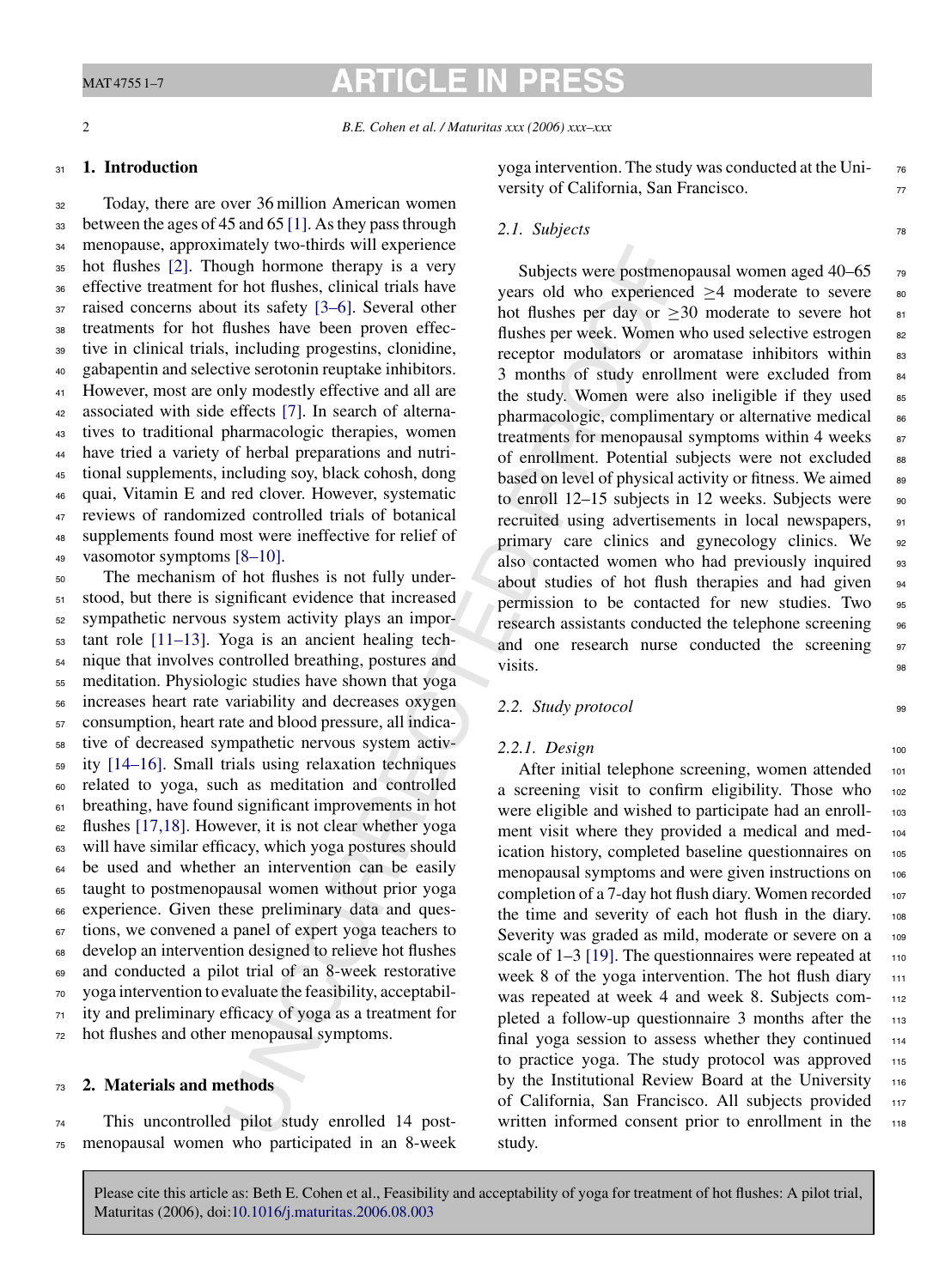## **ARTICLE IN PRE**

*B.E. Cohen et al. / Maturitas xxx (2006) xxx–xxx* 3

ned books on the use of yoga for<br>near the use of the paper and the singlets. Secondary fersibil<br>appropriate postures sometic and between the and positive responsively to the synchronic population and the synchronic subject The yoga intervention was designed by two expert, certified yoga instructors with extensive experience working with peri- and postmenopausal women, each of whom have published books on the use of yoga for menopausal symptoms [20,21]. The yoga instructors agreed that the most appropriate postures for relief of hot flushes in peri- and postmenopausal women are derived from restorative yoga, a branch of yoga that focuses on deep relaxation and uses props to provide total body support. All subjects attended a 3-h introductory workshop that reviewed the eight postures included in the yoga intervention (*Balasana* (Child's Pose), *Adho Mukha Svanasana* (Downward Facing Dog), *Baddha Konasana* (Seated Bound Angle Pose), *Upavistha Konasana* (Seated Wide Angle Pose), *Viparita Karani* (Supported Legs Up the Wall), *Setu Bandha Sarvangasana* (Supported Bridge Pose), *Supta Baddha Konasana* (Supported Lying Down Bound Angle Pose) and *Savasana* (Corpse Pose)). Subjects then attended eight weekly 90-min yoga sessions that were taught by two certified yoga teachers. Sub- jects were also asked to practice at home for 1 h at least three times per week and were given a log to record the amount of time and types of postures they practiced.

#### <sup>145</sup> *2.2.3. Questionnaires*

 The Menopause-Specific Quality of Life is a vali- dated 29-item questionnaire that uses an 8-point Lik- ert scale to rate the severity of symptoms in four domains—vasomotor, physical, psychosocial and sex- ual [\[22\].](#page-6-0) Each question is scored 1–8, with higher scores indicating more severe symptoms. Domain- specific scores are calculated as the mean score for all questions in that domain, yielding scores from 1–8. The summary score is calculated as the mean of the four domain-specific scores [23]. The Insomnia Sever- ity Index is a validated 7-item questionnaire that uses a 5-point Likert scale [24]. Questions are scored 0–4 points each for a summary score of 0–28, with higher scores indicating more significant sleep disturbance. The Menopausal Symptom Questionnaire consists of six questions about common menopausal symptoms. The questions use a 5-point Likert scale to rate the symptoms over the prior month. Improvement for each symptom was defined as a decrease of at least one level on the Likert scale.

#### 2.3. Statistical analysis 165

All women with any outcome measurements were 166 included in the analysis. The primary feasibility 167 outcome was the time required to recruit  $12-15$  168 subjects. Secondary feasibility outcomes included the 169 number of telephone screens and screening visits, 170 subject retention and adherence to the study protocol. 171 Acceptability was evaluated with questionnaires 172 and an interview during the final visit. The primary  $173$ efficacy outcome was the change in frequency of <sup>174</sup> hot flushes from baseline to the end of the 8-week 175 training period as recorded in the  $7$ -day hot flush diary.  $176$ Secondary efficacy outcomes included change in hot 177 flush frequency at 4 weeks, change in hot flush score  $178$ (derived as number of hot flushes each day multiplied  $_{179}$ by the severity graded as  $1-3$ ) at 4 and 8 weeks and 180 change in score on the Menopause-Specific Quality <sup>181</sup> of Life, Insomnia Severity Index and Menopause <sup>182</sup> Symptom Questionnaire. Continuous variables were 183 summarized using the mean, standard deviation and 184 95% confidence intervals. Changes from baseline to 185 post-intervention in continuous outcome variables <sup>186</sup> were analyzed using Student's paired *t*-test with a 187 level of significance of  $\alpha = 0.05$ , two-tailed. All data 188 analysis was performed using SAS software (Version 189  $9.0$ ).

#### **3. Results** 191

#### *3.1. Subjects and recruitment* 192

Fourteen subjects were recruited in 9 weeks, yielding a recruitment rate of 1.6 subjects per week. One <sup>194</sup> hundred fourteen women completed telephone screen- <sup>195</sup> ing, 23 women attended screening visits and 14 women 196 enrolled. The main reasons for ineligibility were insufficient number of hot flushes and the use of exclu- <sup>198</sup> sionary medications. Among the women who were 199 eligible for the study but declined to participate, the 200 main reasons were scheduling conflicts and desire 201 to use a different hot flush treatment. The baseline 202 characteristics of the subjects are shown in [Table 1.](#page-3-0) <sup>203</sup> The mean age of study subjects was 57.6 (S.D. 3.1) 204 years, mean weight was 73.2 (S.D. 11.1) kg, mean <sup>205</sup> BMI was 27.8 (S.D. 4.3) and 11 of 14 (76.9%) were 206 White.  $207$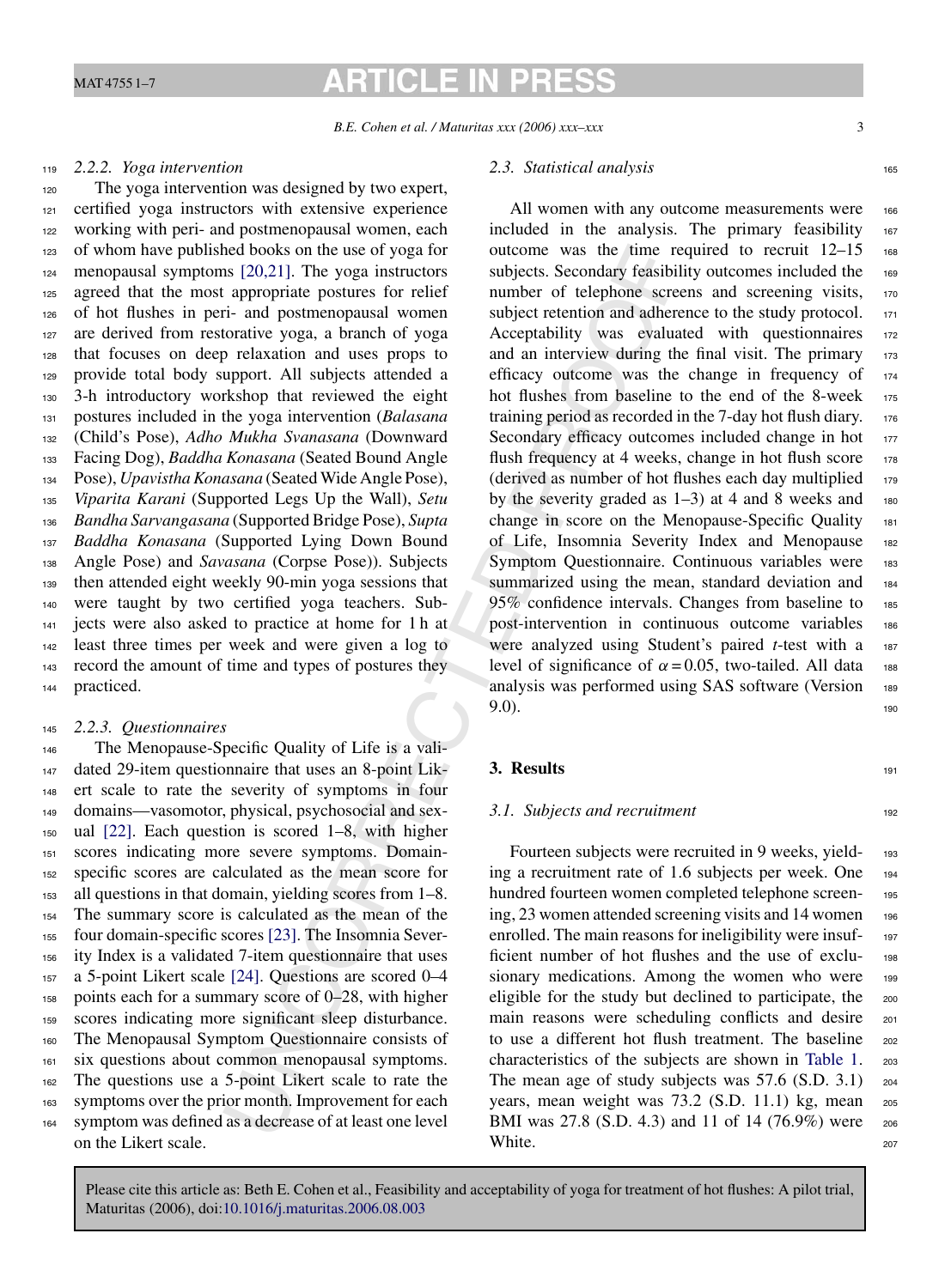# **ARTICLE IN PR**

<span id="page-3-0"></span>

#### 4 *B.E. Cohen et al. / Maturitas xxx (2006) xxx–xxx*

| Table 1                                      |
|----------------------------------------------|
| Baseline characteristics of the narticinants |

| Characteristic                   | $N=13$         |  |
|----------------------------------|----------------|--|
| Age, years (mean $\pm$ S.D.)     | $57.6 \pm 3.1$ |  |
| Race/ethnicity, $n$ (%)          |                |  |
| White                            | $10(76.9\%)$   |  |
| <b>Black</b>                     | $2(15.4\%)$    |  |
| Multiethnic/mixed race           | 1(7.7%)        |  |
| BMI (mean $\pm$ S.D.)            | $27.8 \pm 4.3$ |  |
| Tobacco use, $n(\%)$             |                |  |
| Never smoker                     | 5(38.5%)       |  |
| Former smoker                    | $8(51.5\%)$    |  |
| Current smoker                   | $0(0\%)$       |  |
| Alcohol use, $n(\%)$             |                |  |
| None in past 30 days             | $2(15.4\%)$    |  |
| 1–3 times in past 30 days        | $8(61.5\%)$    |  |
| 3–4 days per week                | 1(7.7%)        |  |
| Every day                        | $2(15.4\%)$    |  |
| History of hysterectomy, $n$ (%) | $2(15.4\%)$    |  |
| History of oophorectomy, $n(\%)$ | $2(15.4\%)$    |  |

S.D., standard deviation.

#### <sup>208</sup> *3.2. Retention and adherence*

 $(76.9\%)$ <br>  $(7.7\%)$ <br>  $(7.7\%)$ <br>  $(7.7\%)$ <br>  $(7.7\%)$ <br>  $(7.7\%)$ <br>  $(7.7\%)$ <br>  $(7.7\%)$ <br>  $(7.7\%)$ <br>  $(8.15.5\%)$ <br>  $(8.15.7\%)$ <br>  $(8.15.7\%)$ <br>  $(8.15.7\%)$ <br>  $(8.15.7\%)$ <br>  $(8.15.7\%)$ <br>  $(8.15.7\%)$ <br>  $(9.15.4\%)$ <br>  $(9.15.4\%)$ <br>  $(17.7\%)$ <br> Of the 14 subjects enrolled in the trial, 1 discontin- ued participation after 4 weeks and did not complete 211 any outcome measures due to progression of an illness that began prior to enrollment in the trial. The remain- ing 13 subjects completed outcome measures at weeks 4 and 8. Two women completed questionnaires at week 8 but did not complete their hot flush diaries within the specified time and these diaries were excluded from the analysis. Twelve subjects completed the 3-month follow-up questionnaire. Of the 13 women who com- pleted the trial, 12 (92.3%) attended seven or more of the eight yoga sessions. Adherence to home practice ranged from 0 to 308 min per week with a mean home practice time of 170 (S.D. 85) min per week. Feed- back from the subjects and yoga instructors suggested that aids, such as photographs of the subjects in the poses or an audio or video guide, could improve home practice.

#### <sup>227</sup> *3.3. Subject satisfaction*

<sup>228</sup> The majority (92.3%) of the subjects felt that the <sup>229</sup> study met their expectations. Two (15.4%) of the subjects felt that the yoga postures were difficult and <sup>230</sup> three  $(23.1\%)$  of the subjects felt it would be diffi- 231 cult to continue to practice yoga after the study ended. 232 Feedback from the final interviews was positive, with 233 the majority of women stating they enjoyed learning 234 yoga and were satisfied with the study. When asked to <sup>235</sup> select the most bothersome part of the study, "taking 236 time to practice yoga at home" was the most common choice, selected by five subjects (38.5%). On 238 the 3-month follow-up questionnaires, 75% of sub- <sup>239</sup> jects reported they continued to practice yoga. All of <sup>240</sup> these women practiced the postures they learned during 241 the study and 56% had learned new postures follow- <sup>242</sup> ing the study. No adverse events occurred during the <sup>243</sup> trial.

#### *3.4. Hot flushes* <sup>245</sup>

The mean frequency of hot flushes at baseline was 246 59.7 (S.D. 22.6) per week. At week 4 the frequency  $247$ of hot flushes decreased 14.6 (S.D. 13.7) from base- <sup>248</sup> line (−28%; *p* = 0.0006); at week 8 frequency was 249 decreased 16.7 (S.D. 14.4) from baseline (−29.9%; <sup>250</sup>  $p = 0.003$ ). The percent change in hot flush frequency  $251$ following the yoga intervention ranged from  $-68.1$  to  $252$  $+10.6\%$ . 253

The mean hot flush score was  $99.9$  (S.D. 33.8)  $254$ at baseline and decreased by  $29.6\%$  (S.D. 32.2%) at  $255$ week 4 ( $p = 0.006$ ) and 32.8% (S.D. 29.7) at week 8  $_{256}$  $(p=0.004)$ . The percent change in hot flush score following the yoga intervention ranged from  $-74.2$  to  $_{258}$  $+17.2\%$ .

#### *3.5. Other menopausal symptoms* <sup>260</sup>

Changes in questionnaire scores are shown in <sup>261</sup> Table 2. Mean summary scores on the Menopause-<br>
262 specific Quality of Life questionnaire decreased from 263 4.4 (S.D. 1.5) at baseline to 3.3 (S.D. 1.3) at week 8 <sup>264</sup>  $(p=0.09)$ . The majority of the improvement occurred 265 in the vasomotor  $(p=0.06)$  and physical  $(p=0.05)$  266 domains of the questionnaire. Scores on the Insom- <sup>267</sup> nia Severity Index improved from 14.0 (S.D. 6.3) at <sup>268</sup> baseline to 10.4 (S.D. 5.2) at week 8 ( $p = 0.02$ ). On the 269 Menopausal Symptom Questionnaire, 69% of subjects 270 had improvement in hot flushes, 46% had improve- 271 ment in sleep and 46% had improvement in "aches and 272 pains".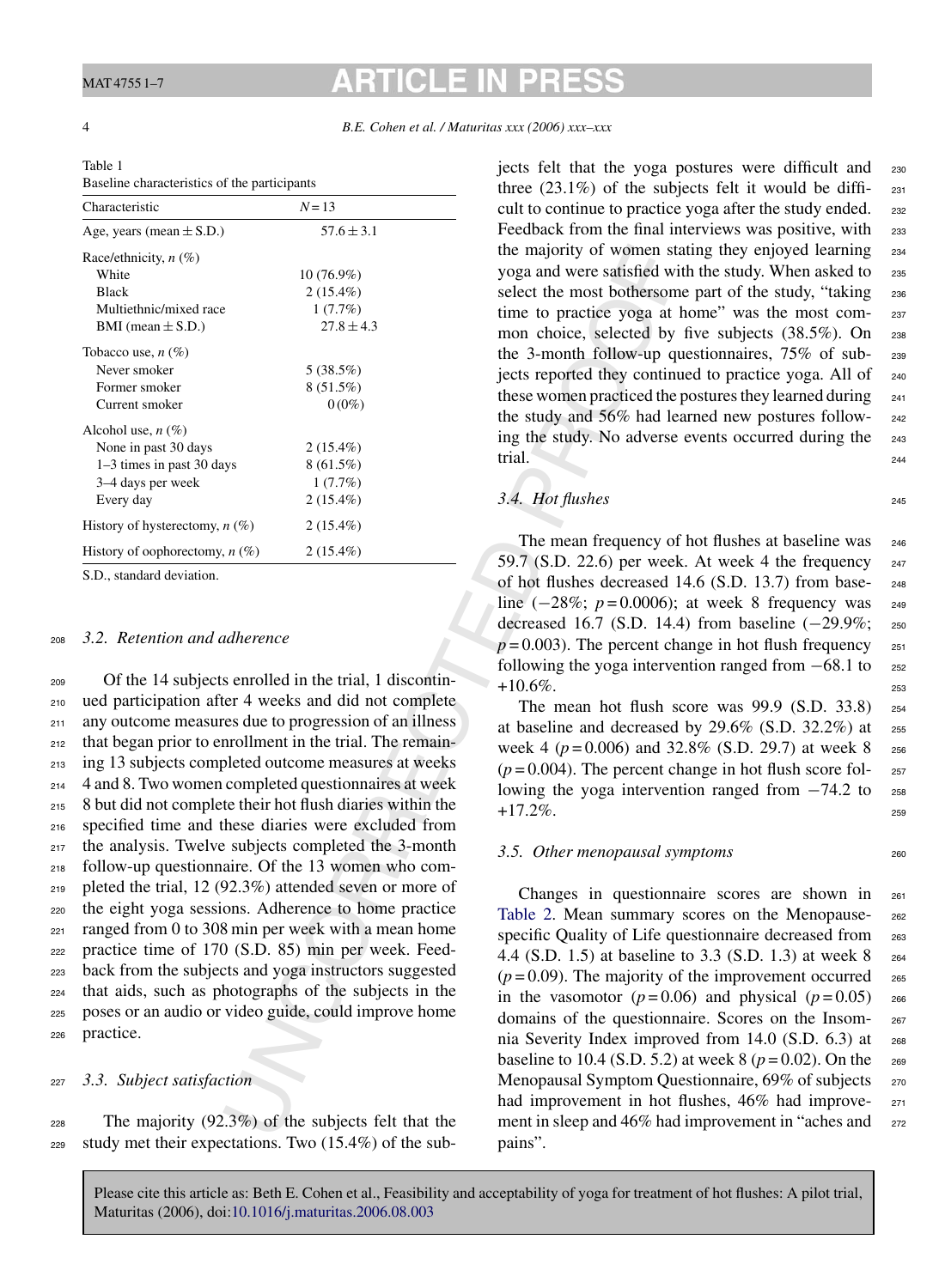*B.E. Cohen et al. / Maturitas xxx (2006) xxx–xxx* 5

| Changes in hot flashes and menopausal symptom scores |                 |                 |                 |                        |                |  |  |  |  |
|------------------------------------------------------|-----------------|-----------------|-----------------|------------------------|----------------|--|--|--|--|
| Measure                                              | <b>Baseline</b> | Week 4          | Week 8          | $p$ value <sup>*</sup> | Percent change |  |  |  |  |
| Number of hot flashes per week                       | $59.7 \pm 22.6$ | $45.1 \pm 28.2$ | $44.7 \pm 25.4$ | 0.003                  | $-30$          |  |  |  |  |
| <b>Hot Flash Score</b>                               | $99.9 \pm 36.7$ | $74.4 \pm 55.9$ | $71.6 \pm 48.5$ | 0.02                   | $-33$          |  |  |  |  |
| <b>MENOOL Summary Score</b>                          | $4.4 \pm 1.5$   |                 | $3.3 \pm 1.3$   | 0.09                   | $-16$          |  |  |  |  |
| Vasomotor domain                                     | $6.1 \pm 1.4$   |                 | $4.5 \pm 2.0$   | 0.06                   | $-21$          |  |  |  |  |
| Physical domain                                      | $4.1 \pm 1.8$   |                 | $3.1 \pm 1.4$   | 0.05                   | $-18$          |  |  |  |  |
| Psychosocial domain                                  | $4.0 \pm 1.9$   |                 | $3.0 \pm 1.7$   | 0.13                   | $-11$          |  |  |  |  |
| Sexual domain                                        | $3.3 \pm 2.0$   |                 | $2.7 \pm 1.6$   | 0.35                   | $\theta$       |  |  |  |  |
| Insomnia Severity Index                              | $14.0 \pm 6.3$  |                 | $10.4 \pm 5.2$  | 0.02                   |                |  |  |  |  |

<span id="page-4-0"></span>Table 2

Values are given as means and standard deviations or mean percentage change.

Refers to the comparison of baseline to week 8 measurements.

#### <sup>273</sup> **4. Discussion**

 $\pm$  4.4 ± 55.9<br>
4.4 ± 1.5<br>
6.1 + 1.4<br>
4.4 ± 1.5<br>
6.1 + 1.4<br>
6.1 + 1.4<br>
4.4 ± 1.5<br>
6.1 + 1.4<br>
4.0 + 1.9<br>
4.4 ± 1.8<br>
4.4 ± 1.8<br>
4.0 + 1.9<br>
4.9 = 1.0<br>
4.4 ± 1.8<br>
4.4 ± 1.8<br>
4.4 ± 1.8<br>
4.4 ± 1.8<br>
4.4 ± 1.8<br>
4.4 ± 1.8<br>
4. Despite the existence of effective pharmacologic therapies for hot flushes, many women avoid treatment due to contraindications or concerns about adverse effects. We hypothesized that yoga may be a safe and acceptable behavioral treatment for menopausal symptoms. For this pilot trial, we consulted expert yoga instructors to develop an intervention for postmenopausal women with little or no prior yoga experience. As hot flushes may be due to increased sympathetic nervous system activity, the panel recommended using restorative yoga. Restorative yoga emphasizes gentle, supported poses and deep relaxation and it is believed to reduce sympathetic activity. To ensure the intervention was generalizable, the panel selected poses that could be performed by women with a wide range of body types, flexibility and fitness levels. The majority (69%) of women in our study were overweight or obese, most had never done yoga and many had arthritis or prior injuries that limited their physical activity. However, subjects were able to perform the sequence of poses using simple, standard modifications from the instructors if <sup>296</sup> needed.

 The reasonable amount of time and resources required to recruit the study subjects suggests that a larger, randomized trial of the intervention is feasible. In addition, we had excellent retention of study subjects and high rates of subject satisfaction. The majority of subjects felt the yoga postures were not difficult to learn and continued to practice yoga three months after the study had ended. Attendance of the yoga classes was excellent but adherence to home practice varied. Practice aids, such as photographs of the subjects in the 306 poses or an audio or video guide might improve home 307 practice. 308

Hot flush frequency was significantly improved at 309 weeks 4 and 8 of the yoga intervention, with reduc-<br> $310$ tions of 28 and 30% respectively. Decreases in hot flush 311 severity were demonstrated by the significant reduction 312 in hot flush score and improvements in scores on the 313 Menopause-Specific Quality of Life vasomotor domain 314 and the Menopausal Symptom Questionnaire hot flush 315 question. Questionnaires also showed improvements in 316 sleep, musculoskeletal symptoms and quality of life. 317 These improvements might be the result of decreased 318 sympathetic tone, which is thought to play a role in 319 menopausal hot flushes. Hot flushes appear to be due 320 to a narrowing of the thermoregulatory null zone such  $321$ that small increases in core body temperature result 322 in vasodilation and sweating  $[25]$ . This abnormality  $\frac{323}{2}$ in thermoregulation may be due to decreasing estrogen 324 levels associated with menopause that alter central ner- <sup>325</sup> vous system adrenergic neurotransmission. This theory 326 is supported by studies that show systemic administra- 327 tion of yohimbe, an alpha 2-adrenergic antagonist that 328 increases norepinephrine release, provokes hot flushes 329 and administration of clonidine, an alpha 2-adrenergic 330 agonist that decreases norepinephrine release, reduces  $331$ the frequency of hot flushes  $[11-13]$ .

Our study was not adequately powered to examine 333 changes in markers of sympathetic tone. However, in <sup>334</sup> a recent systematic review of published trials of yoga 335 and yoga-based interventions,  $85\%$  of eligible studies  $336$ found evidence that yoga reduced sympathetic activity 337 [26]. Measures of sympathetic activity in these stud-<br>338 ies included heart rate, respiratory rate, cortisol and <sup>339</sup>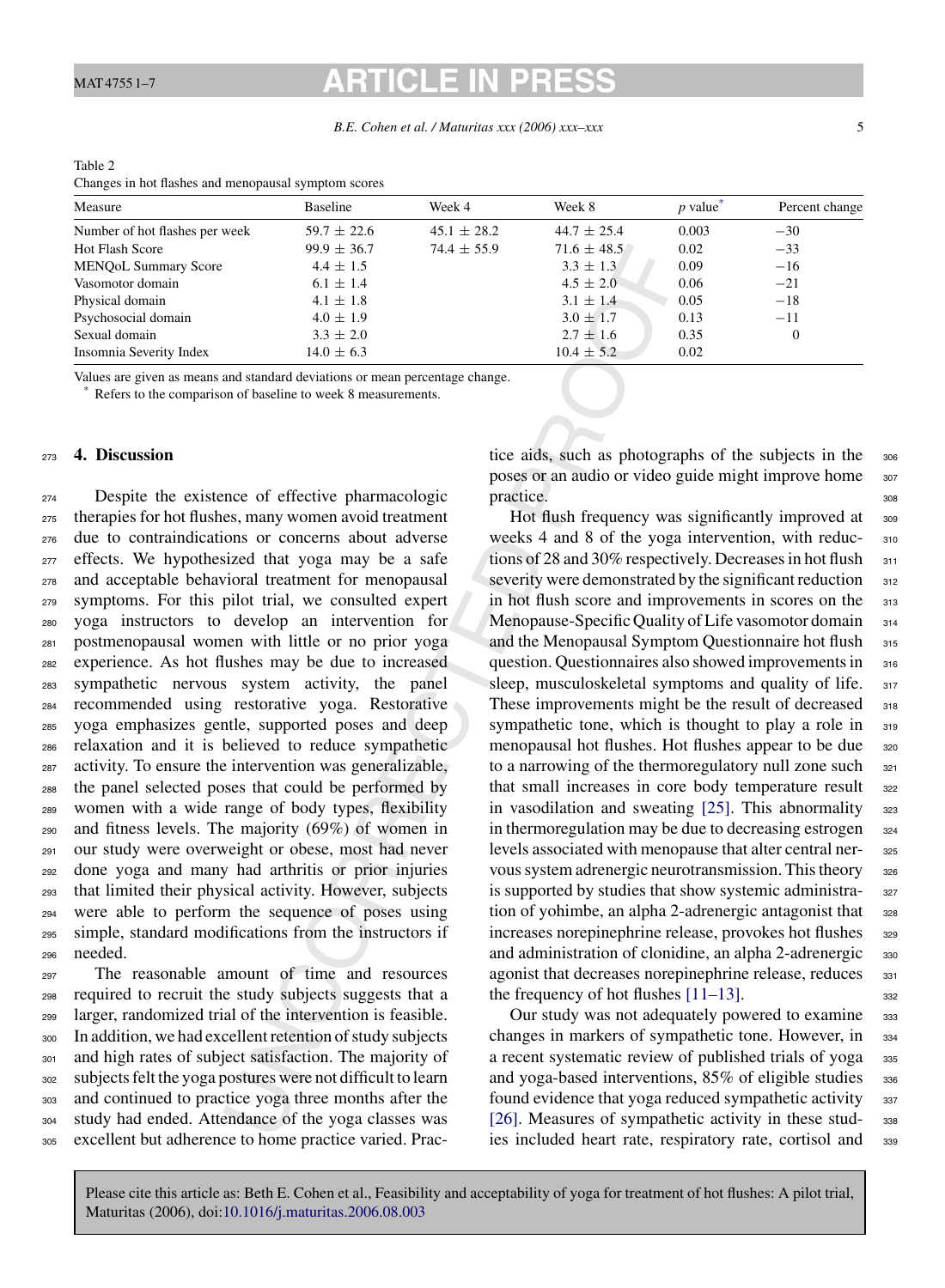<span id="page-5-0"></span>MAT 4755 1–7

# **ARTICLE IN PRE**

6 *B.E. Cohen et al. / Maturitas xxx (2006) xxx–xxx*

 catecholamine levels, renin activity, skin conductance, heart rate variability and baroreflex sensitivity. Tri- als measuring blood pressure also suggest that regular yoga practice decreases sympathetic activation. Of 12 randomized controlled trials, 9 (75%) found significant reductions in blood pressure in the yoga versus control groups [\[26\].](#page-6-0)

d trials, 9 (75%) found significant<br>
or exact and Social Society Beth and Society External tickness<br>
or exact a mean of the syopa service is difficult [3] However E is the uncontrolled design of this pilot<br>
interaporation <sup>347</sup> The clinical significance of our results is difficult to interpret given the uncontrolled design of this pilot study. The reduction in menopausal symptoms that we observed may have been due to factors other than the yoga intervention. The placebo effect in trials of phar- macologic therapies for hot flushes has varied widely and the approximately 30% reduction in hot flush fre- quency observed in this study could be consistent with a placebo effect [\[27\].](#page-6-0) However, the placebo effect for behavioral interventions such as yoga may be smaller than that observed in drug trials. In prior studies of non- pharmacologic therapies for hot flushes, groups given behavioral control interventions consisting of muscle relaxation, biofeedback, or reading showed no signif- icant improvement in hot flushes [17,18,28]. It is also possible that increased home practice might improve the efficacy of the yoga intervention.

### <sup>364</sup> **5. Conclusions**

 This pilot trial demonstrates that it is feasible to recruit women with hot flushes for a trial of yoga and teach restorative yoga to middle-aged women without prior yoga experience. The excellent subject retention, adherence and satisfaction suggest that a larger trial is feasible. Preliminary data demonstrating significant 371 improvements in measures of hot flush frequency and 372 severity, quality of life and sleep quality following the yoga intervention need to be confirmed in a larger, ran-domized controlled trial.

## <sup>375</sup> **Acknowledgements**

 We are grateful to Regina Brunig and Cheryl Thomas for leading the yoga classes and to Judith Lasater, PhD PT and Suza Francina for designing 379 the yoga intervention. We also wish to thank Makani daSilva, Janis Luft and Rachelle Ruivivar for their help throughout the study.

#### **References** 381

- [1] The United States Census Bureau. National Population Esti- <sup>382</sup> mates. Available at: [http://www.census.gov/popest/national/](http://www.census.gov/popest/national/asrh/NC-EST2004/NC-EST2004-02.xls) <sup>383</sup> [asrh/NC-EST2004/NC-EST2004-02.xls](http://www.census.gov/popest/national/asrh/NC-EST2004/NC-EST2004-02.xls). Accessed January 2, <sup>384</sup> 2006. <sup>385</sup>
- [2] Kronenberg F. Hot flushes: epidemiology and physiology. Ann 386 NY Acad Sci 1990;592:52–86 [discussion 123–33]. 387
- [3] Hulley S, Furberg C, Barrett-Connor E, et al. Noncardiovascular 388 disease outcomes during 6.8 years of hormone therapy: heart 389 and estrogen/progestin replacement study follow-up (HERS II). <sup>390</sup> JAMA 2002:288:58-66. 391
- [4] Rossouw JE, Anderson GL, Prentice RL, et al. Risks and <sup>392</sup> benefits of estrogen plus progestin in healthy postmenopausal 393 women: principal results from the women's health ini- <sup>394</sup> tiative randomized controlled trial. JAMA 2002;288:321– <sup>395</sup>  $33.$   $396$
- [5] Shumaker SA, Legault C, Rapp SR, et al. Estrogen plus pro- <sup>397</sup> gestin and the incidence of dementia and mild cognitive impair- <sup>398</sup> ment in postmenopausal women: the Women's Health Ini- <sup>399</sup> tiative Memory Study: a randomized controlled trial. JAMA 400 2003;289:2651–62. <sup>401</sup>
- [6] Anderson GL, Limacher M, Assaf AR, et al. Effects of conju-<br>402 gated equine estrogen in postmenopausal women with hysterec- <sup>403</sup> tomy: the women's health initiative randomized controlled trial. 404 JAMA 2004;291:1701–12. <sup>405</sup>
- [7] Nelson HD, Vesco KK, Haney E, et al. Non-hormonal therapies 406 for menopausal hot flashes: a systematic review and meta- <sup>407</sup> analysis. JAMA 2006;295:2057–71. <sup>408</sup>
- [8] Kronenberg F, Fugh-Berman A. Complimentary and alternative 409 medicine for menopausal symptoms: a review of randomized, 410 controlled trials. Ann Int Med 2003;137:805–13. <sup>411</sup>
- [9] Krebs EE, Ensrud KE, MacDonald R, Wilt TJ. Phytoestrogens 412 for treatment of menopausal symptoms: a systematic review. 413 Obstet Gynecol 2004;104:824–36. <sup>414</sup>
- [10] Nelson HD, Haney E, Humphrey L, et al. Management 415 of menopause-related symptoms: evidence report/technology <sup>416</sup> assessment No. 120. Rockville, MD: Agency for Healthcare 417 Research and Ouality: 2005. 418
- [11] Freedman RR. Physiology of hot flushes. Am J Hum Biol 419 2001:13:453–64. 420
- [12] Charkoudian N. Skin blood flow in adult human thermoregula- <sup>421</sup> tion: how it works, when it does not and why. Mayo Clin Proc <sup>422</sup> 2003;78:603–12. <sup>423</sup>
- [13] Freedman RR, Dinsay R. Clonidine raises the sweating thresh- 424 old in symptomatic but not in asymptomatic postmenopausal <sup>425</sup> women. Fertil Steril 2000;74:20–3. <sup>426</sup>
- [14] Vempati RP, Telles S. Yoga-based guided relaxation reduces 427 sympathetic activity judging from baseline levels. Psychol Rep 428 2002;90:487–94. <sup>429</sup>
- [15] Udupa K, Madanmohan, Bhavanani AB, Vijayalakshmi P, <sup>430</sup> Krishnamurthy N. Effect of pranayam training on cardiac func-<br>431 tion in normal young volunteers. Ind J Physiol Pharmacol <sup>432</sup> 2003;47:27–33. <sup>433</sup>
- [16] Patel C, North WR. Randomised controlled trial of yoga 434 and bio-feedback in management of hypertension. Lancet <sup>435</sup> 1975;2:93–5. <sup>436</sup>